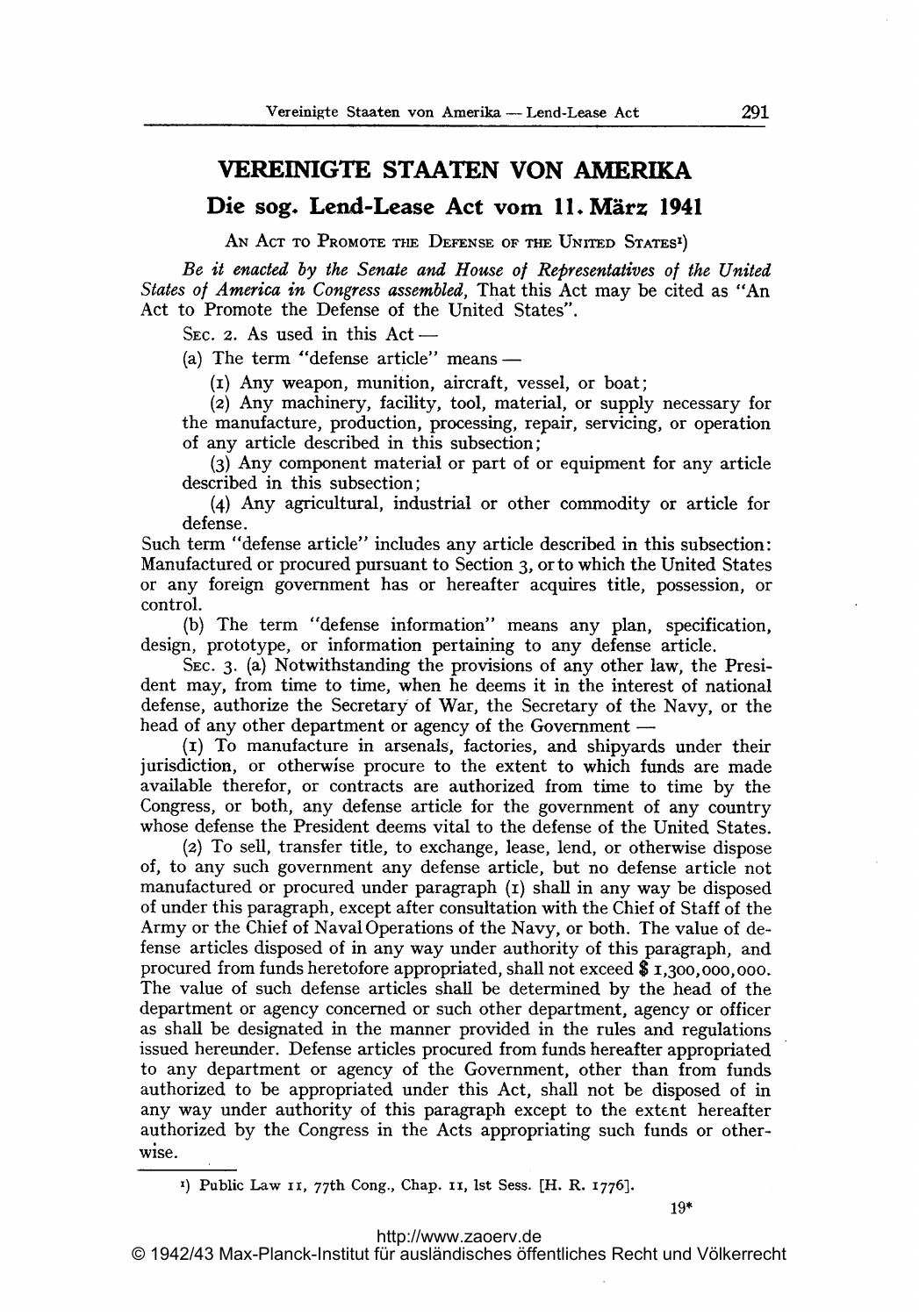(3) To test, inspect, prove, repair, outfit, recondition, or otherwise to place in good working order, to the extent to which funds are made available therefor, or contracts are authorized from time to time by the Congress, or both, any defense article for any such government, or to procure any or all such services by private contract.

 $(4)$  To communicate to any such government any defense information, pertaining to any defense article furnished to such government under paragraph (2) of this subsection.

(5) To release for export any defense article disposed of in any way under this subsection to any such government.

(b) The terms and conditions upon which any such foreign government receives any aid authorized under subsection (a) shall be those which the President deems satisfactory, and the benefit to the United States may be payment or repayment in kind or property, or any other direct or indirect benefit which the President deems satisfactory.

(c) After June 30, 1943, or after passage of a concurrent resolution by the two Houses before June 30, 1943, which declares that the powers conferred by or pursuant to subsection (a) are no longer necessary to promote the defense of the United States, neither the President nor the head of any department or agency shall exercise any of the powers conferred by or pursuant to subsection (a); except that until July 1, 1946, any of such powers may be exercised to the extent necessary to carry out <sup>a</sup> contract or agreement with such <sup>a</sup> foreign government made before July 1, 1943, or before the passage of such concurrent resolution, whichever is the earlier.

(d) Nothing in this Act shall be construed to authorize or to permit the authorization of convoying vessels by naval vessels of the United States.

(e) Nothing in this Act shall be construed to authorize or to permit the authorization of the entry of any American vessel into a combat area in violation of Section 3 of the Neutrality Act of 1939.

SEC. 4. All contracts or agreements made for the disposition of any defense article or defense information pursuant to Section <sup>3</sup> shall contain a clause by which the foreign government undertakes that it will not, without the consent of the President, transfer title to or possession of such defense article or defense information by gift, sale, or otherwise, or permit its use by anyone not an officer, employee, or agent of such foreign government.

SEC. 5. (a) The Secretary of War, the Secretary of the Navy, or the head of any other department or agency of the Government involved shall, when any such defense article or defense information is exported, immediately inform the department or agency designated by the President to administer Section 6 of the Act of July 2, 1940 (54 Stat. 74), of the quantities, character, value, terms of disposition and destination of the article and informations so exported.

(b) The President from time to time, but not less frequently than once every ninety days, shall transmit to the Congress <sup>a</sup> report of operations under this Act except such information as he deems incompatible with the public interest to disclose. Reports provided for under this subsection shall be transmitted to the Secretary of the Senate or the Clerk of the House of Representatives, as the case may be, if the Senate or the House of Representatives, as the case may be, is not in session.

SEC. 6. (a) There is hereby authorized to be appropriated from time to time, out of any money in the Treasury not otherwise appropriated, such